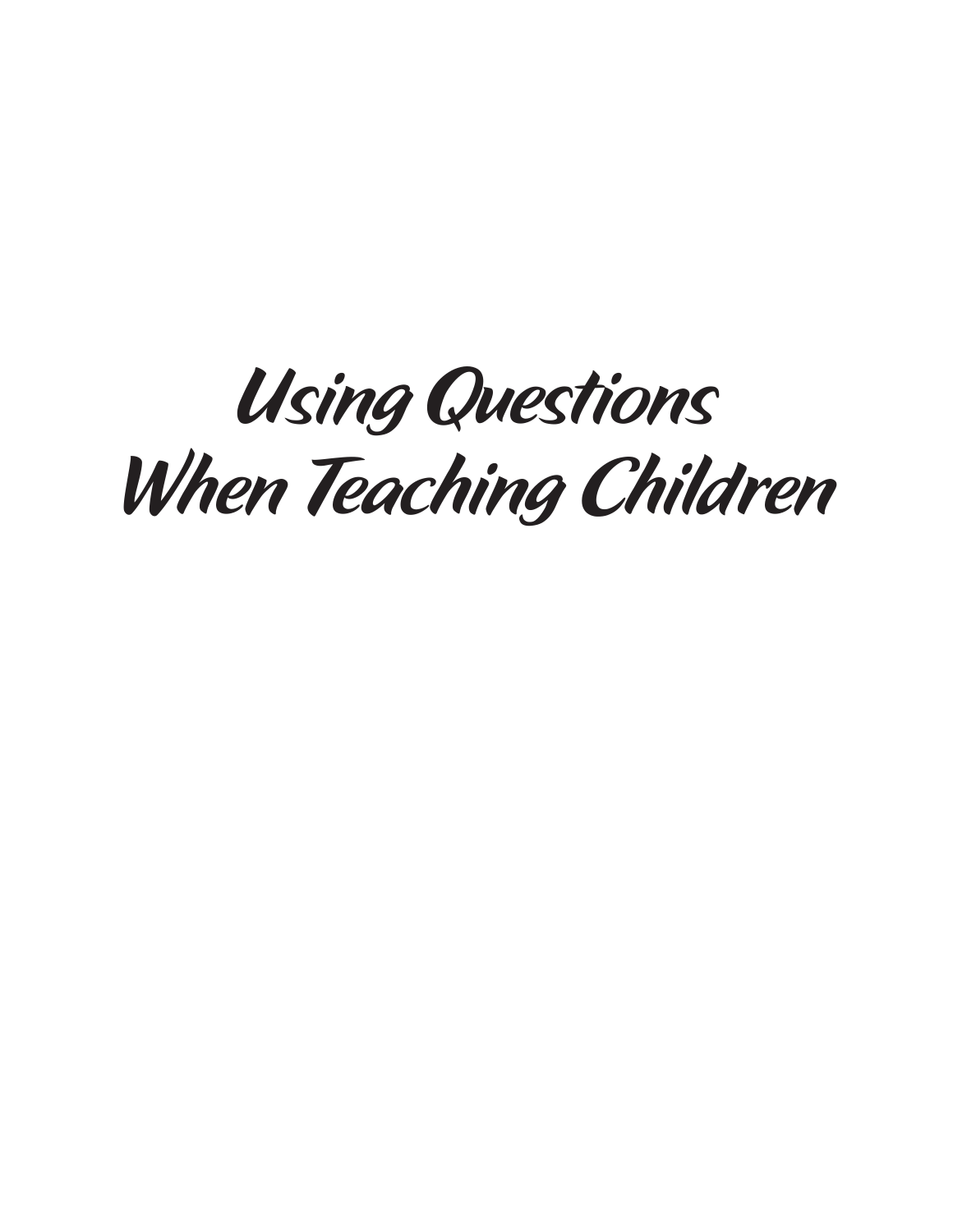# **WHY ASK QUESTIONS IF YOU'RE THE ONE TEACHING?**

- Questions encourage and help the children to pay attention and to think about what is being said.
- The children's answers to our questions can give us insight into their thinking.
- Children enjoy answering questions.
- Asking questions model good Bible study habits and skills.
- Asking questions can be helpful in a teacher's personal study/preparation time.

# **LEARNING HOW TO ASK GOOD QUESTIONS IS A SKILL. SOME IDEAS FOR STARTING TO LEARN THIS SKILL:**

- *"…You learn to ask good questions by practicing asking dumb and bad questions. There's no such thing as a dumb question, but some of them aren't very fruitful and*  some of them lead you off the context, but you just practice, it's a skill." - Rich Chaffin
- Think of a few simple questions (or look up questions others have used), write them down, and see if you can use them each week as you study. (With time you can build on these and have your own repertoire of questions.)
- Whenever you come across other questions, write these down on that paper. You might find more questions by looking for Bible study questions on the internet, reading a book on a Bible study method, listening to pastors teach sermons, and continuing to think of more yourself as you study and prepare for your class.
- Choose a Scripture verse and ask as many questions on that one verse as you can. You may want to write each question down. See if you can reach 100 questions.
- Don't overlook the simple questions with their simple answers. Sometimes these can have big implications.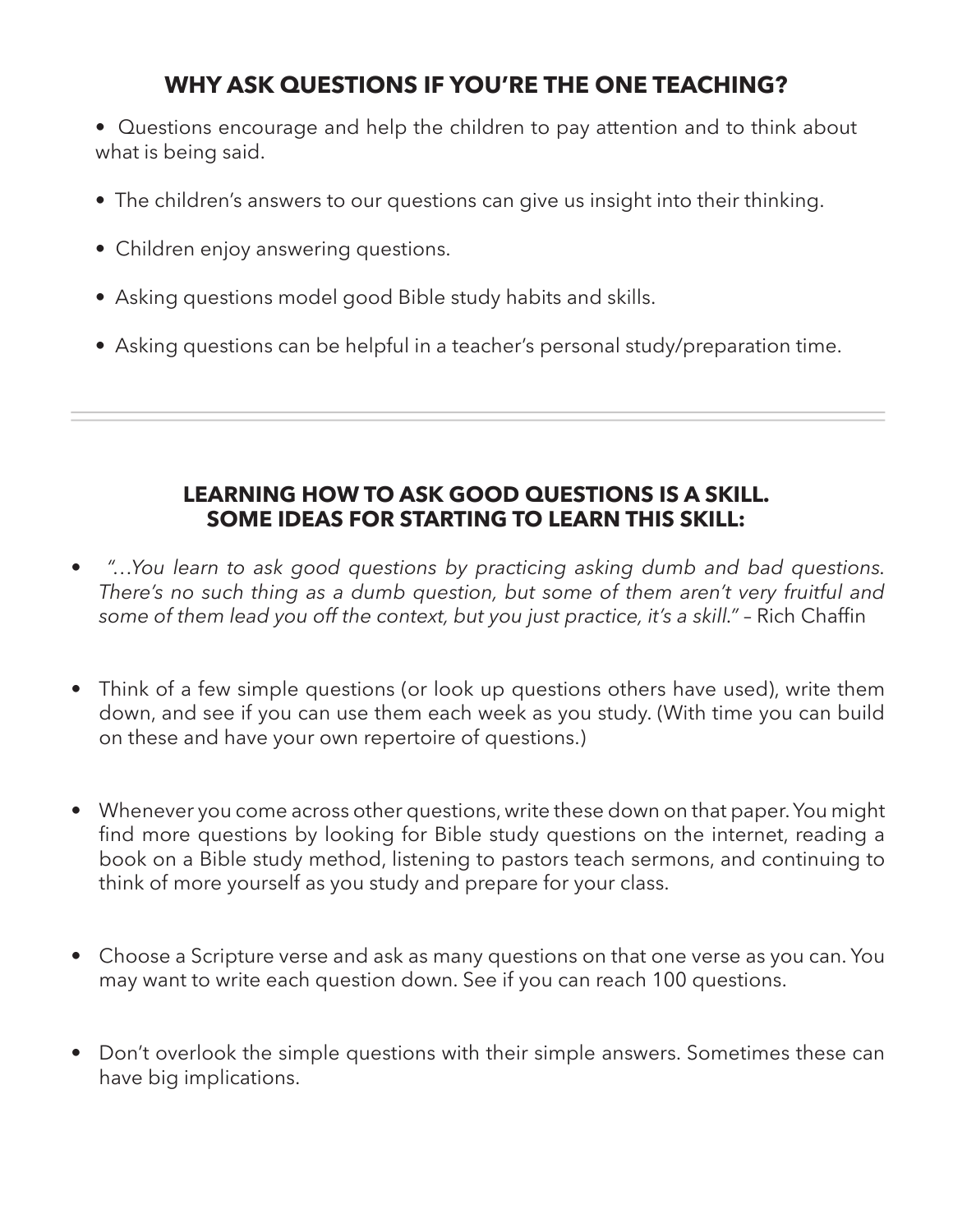### **Who, what, when, where, why, and how questions...**

### **Who:**

Who is talking? Who wants to sit on Jesus' right hand and left hand when He comes into His glory? Who returned? Who are they?

# **What:**

What are they saying? What's the relationship between this and that? What's the comparison? What's the significance of this or that? What has been their struggle the whole three years they were with Jesus? What does this mean? What did the multitude do when they found this out? What had they just done? What had just happened? What happened next? What might the consequences be for them? What choice did they make? What was the result of the choice made?

### **When:**

When did Jesus go up on the mountain? When did they believe? When did they say this?

### **Where:**

Where did Jesus take them to? Where did they come from? Where was Jesus going? Where had Jesus just come from?

### **Why:**

Why did it happen? Why did this happen right now? Why did this king do this? Why is Elijah mad? Why is he depressed? Why does he say this? Why this? Why here? Why say this now? Why was this word used?

#### **How:**

How did Jesus react to this? (What did Jesus do when this happened?) How long was he there? How long was the famine? How is that going to happen?

#### **Miscellaneous questions...**

Do you see a problem here? Had this ever happened before? Might that have affected them? Has anyone else done this in the Bible? Is there a contrast between this and that? This person and that person? Does God have anything to say about 2011 2012 Pid Jesus ask a question here? Why would Jesus ask a question? What might be the answer to His question?

#### *Is there in this verse a:*

- Promise to claim?
- Sin to avoid?
- Warning to heed?
- Command to obey?
- Good example to follow?
- Bad example to shun?
- New/fresh thought about God the Father?
- New/fresh thought about God the Son?
- New/fresh thought about God the Holy Spirit?
- Fresh insight into the person of Satan?
- Fresh insight into Satan's cruel goals?
- Fresh insight into Satan's subtle devices?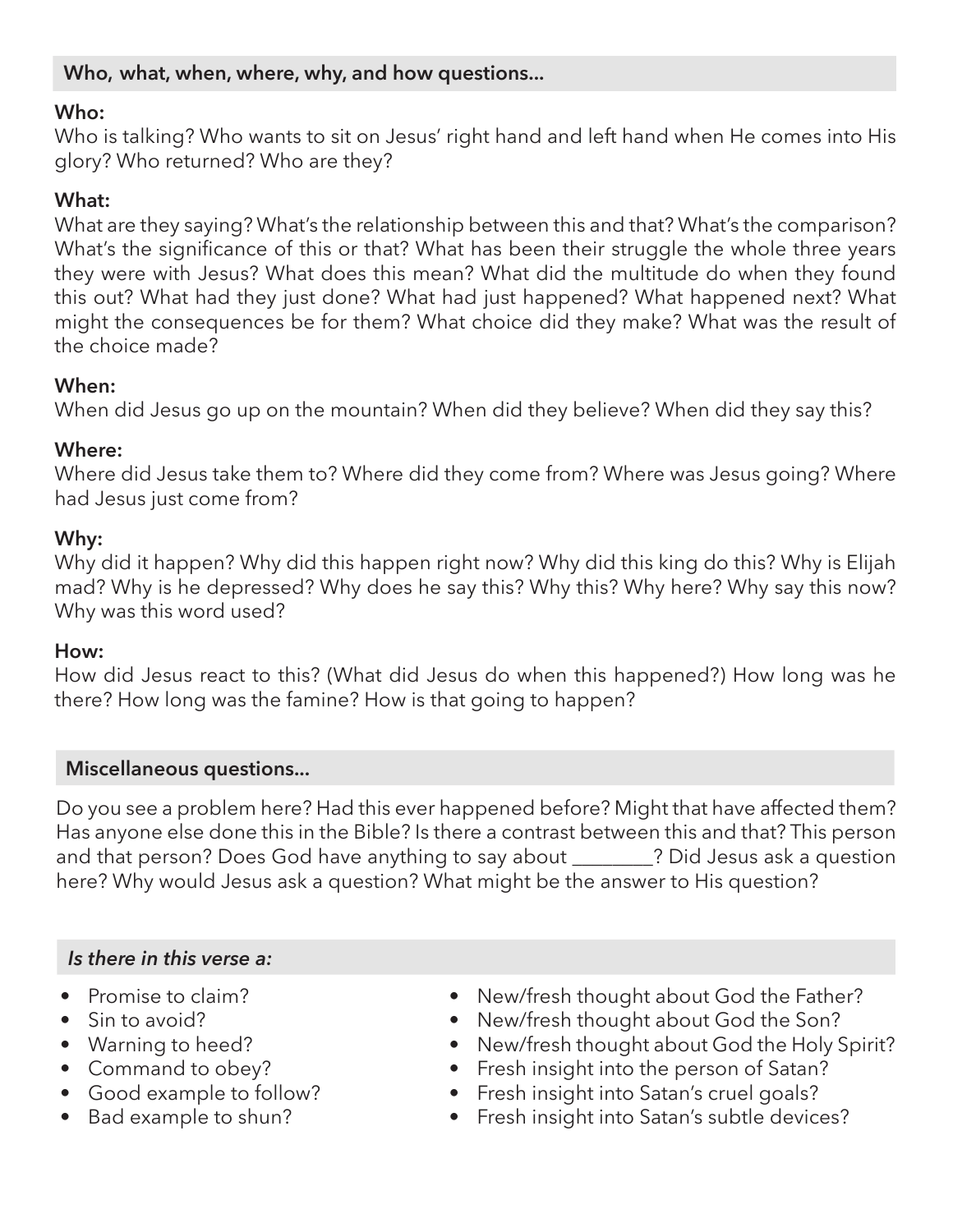# **ASKING** *CHILDREN* **QUESTIONS: CHILDREN ARE** *YOUNG* **PEOPLE.**

#### Communicate in the language of your listeners.

- Children lack vocabulary. If we're not communicating to them with words they understand, they're not going to understand.
- Many children are very literal.
- Aim for clarity in your questions. Vague questions aren't as helpful and can be confusing.

# *Open-ended and close-ended questions:*

• Close-ended questions tend to have a yes/no answer or a one-word answer. These can be helpful to open up the channels of communication. These can also help to build confidence in the children to continue answering your questions.

• Open-ended questions often require more thought to answer, and more than a simple one-word answer. These can encourage longer and more detailed answers, and thus get the children talking more.

# **CREATING AN ENVIRONMENT THAT ENCOURAGES STUDENTS TO ANSWER YOUR QUESTIONS: CHILDREN ARE** *PEOPLE.*

Treating a child as a person will go a long way in making an impact on them! Realizing and remembering that they are people will affect many aspects of how we interact with them.

- Our responses to wrong answers are important. If a student gives a wrong answer, protect the child from unnecessary embarrassment. Respond with kindness and sensitivity.
- Consistently give encouragement when children give answers.
- Do I listen to them, actively listen? Am I valuing what they have to say?
- Don't interrupt students' answers.

• Ask your questions in a way that shows you are interested in the children's answers and in studying the passage together with them. Avoid asking questions in a way that makes children feel that they are taking a test, that they are being tested.

• Am I friendly? Do I avoid stressing the kids out? Do they feel like I'm testing them? Try to make the teaching time/discussion as much like a conversation as possible.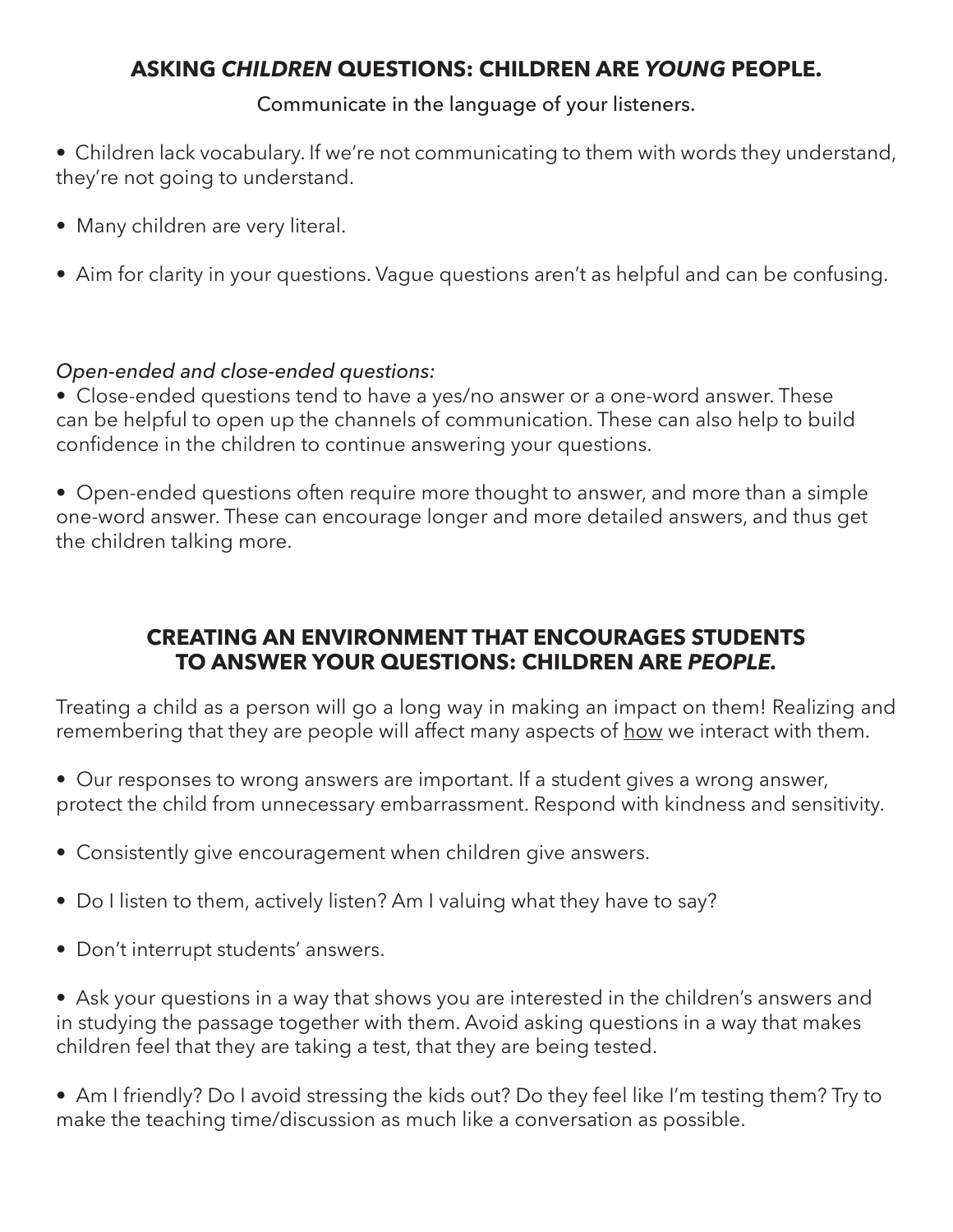• Give time for students to think about your question and then to answer. Leave enough time for the children to either look up the answer in the Bible or to think about your question and the answer. Don't assume the children know how to look things up or find answers to your questions (even if they're clearly in the Bible passage).

• Sometimes a teacher can feel uncomfortable with any pauses. We need to give some space so that the children have enough time and feel the freedom to give their input.

# **MORE LOGISTICS OF USING QUESTIONS WITH CHILDREN:**

- Will children take advantage of being able to talk throughout the Bible study time?
- What about the children who won't answer questions?
- Questions are a tool.
- Don't force children to read!
- What size class can this work with?

# **OPENING UP THE CHANNELS OF COMMUNICATION:**

- Greet the children.
- Make a habit of talking with the children. Ask them questions about their week, etc.
- Don't interrupt the children while they're talking with you. Listen to them.
- Give responses and show enthusiasm.
- Be aware of body language/eye contact.
- Try to learn and remember their names (and use them).
- Show the children that you are happy to have them in class.
- 1. *Practice* asking questions
- 2. Remember that children are *people*
- 3. Remember that children are *young* people